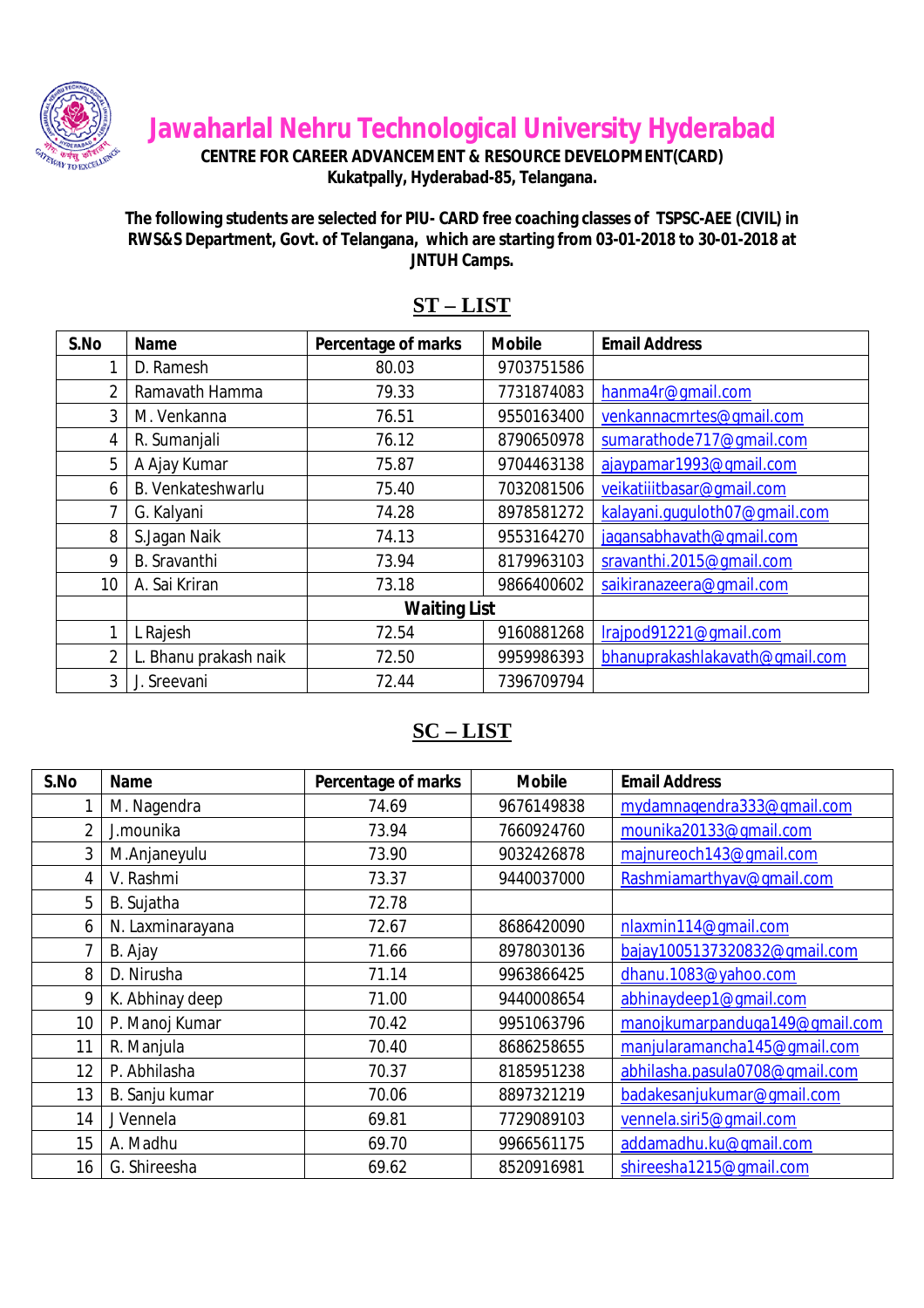| 17             | G.Shreshta           | 69.60               | 8522063565 | shreshtaq@qmail.com             |
|----------------|----------------------|---------------------|------------|---------------------------------|
| 18             | C. Ramesh            | 68.90               | 9603569684 | cramesh028@gmail.com            |
| 19             | D. Gangalatha        | 68.80               | 9550797077 | gangalatha.iiit@gmail.com       |
| 20             | J. Divya             | 68.42               | 8978743575 | jdivyamery@gmail.com            |
| 21             | J. Arun kumar        | 68.35               | 7416692616 | arun.kmr0004.@gmail.com         |
| 22             | B. Santhosha         | 67.86               | 9676280047 | santhosha.bhutham@qmail.com     |
| 23             | K.praveen            | 67.85               | 8008506191 | praveen.kalvala9@qmail.com      |
| 24             | M.Prashanth          | 67.26               | 8179964534 | Prashanthmanthena9849@qmail.com |
|                |                      | <b>Waiting List</b> |            |                                 |
|                | N.Sampoorna          | 70.00               | 7901277220 | maggisri146@gmail.com           |
| $\overline{2}$ | Talari Pradeep Kumar | 67.20               | 8019485863 | talaripradeep21@qmail.com       |
| 3              | K. Nikhil            | 67.10               | 9949781482 | nikhilnikkil1821@qmail.com      |

# **BC-A – LIST**

|      |                 | Percentage of       |               |                               |
|------|-----------------|---------------------|---------------|-------------------------------|
| S.No | <b>Name</b>     | marks               | <b>Mobile</b> | <b>Email Address</b>          |
| 1    | D.Chandrashekar | 76.48               | 9885503540    | shekardcs979@qmail.com        |
| 2    | M.laxmi sowmya  | 75.79               | 9652607837    | sowmee123@qmail.com           |
| 3    | B. Sushmtha     | 75.00               | 9959452350    | sushmithabommidi123@qmail.com |
| 4    | V. Srujana      | 72.86               | 8179970682    | srujanavangala@gmail.com      |
| 5    | T.Venkata swamy | 72.00               | 9440620056    | venkatswarmy828@qmail.com     |
| 6    | D. Sri sushma   | 70.70               | 9177603551    | srisushma.66@qmail.com        |
| 7    | J. Mahesh       | 70.42               | 7036029030    | maheshnandace@qmail.com       |
| 8    | M. shekar       | 69.30               | 9948098499    | shekarmirudoddi7@qmail.com    |
| 9    | P. Pooja sree   | 68.35               | 9849852612    | pallerupoojasree@gmail.com    |
| 10   | G. Chakaradhar  | 68.00               | 9494778393    | chakrim2362@qmail.com         |
| 11   | P. Yogitha      | 65.49               | 7386963180    | paqidiyoqitha1@qmail.com      |
|      |                 | <b>Waiting List</b> |               |                               |
| 1    | M. Vijay kumar  | 64.80               | 9542527383    | vijay.medichelimi@qmail.com   |
| 2    | S. Sowjanya     | 62.00               | 9110725858    | shiney.cherry@Gmail.com       |

# **BC-B – LIST**

|      |              | Percentage of |               |                                |
|------|--------------|---------------|---------------|--------------------------------|
| S.No | <b>Name</b>  | marks         | <b>Mobile</b> | <b>Email Address</b>           |
|      | A. Prasad    | 89.10         | 9159643262    | Prasad.pvk34@gmail.com         |
| 2    | G. Anusha    | 81.25         | 9030124680    | anu.mamili@gmail.com           |
| 3    | Y. Swathi    | 80.73         | 9866429441    | saraswathiyashod@qmail.com     |
|      | Chanragiri   |               |               |                                |
| 4    | vishwnroopam | 79.14         | 8500597901    | Vishwa8284@qmail.com           |
| 5    | K.Naresh     | 78.40         | 8897558957    | knrs5060@qmail.com             |
| 6    | N. Radhika   | 78.29         | 8341539972    | nradhika90@qmail.com           |
|      | S. Mounika   | 77.00         | 9440494012    | mounika.samala622020@qmail.com |
| 8    | B. Srilatha  | 76.55         | 9030584125    | srilathabharatha292@qmail.com  |
| 9    | Md. Riyaz    | 76.35         | 7207069786    | Mohd.riyaz.50999@qmail.com     |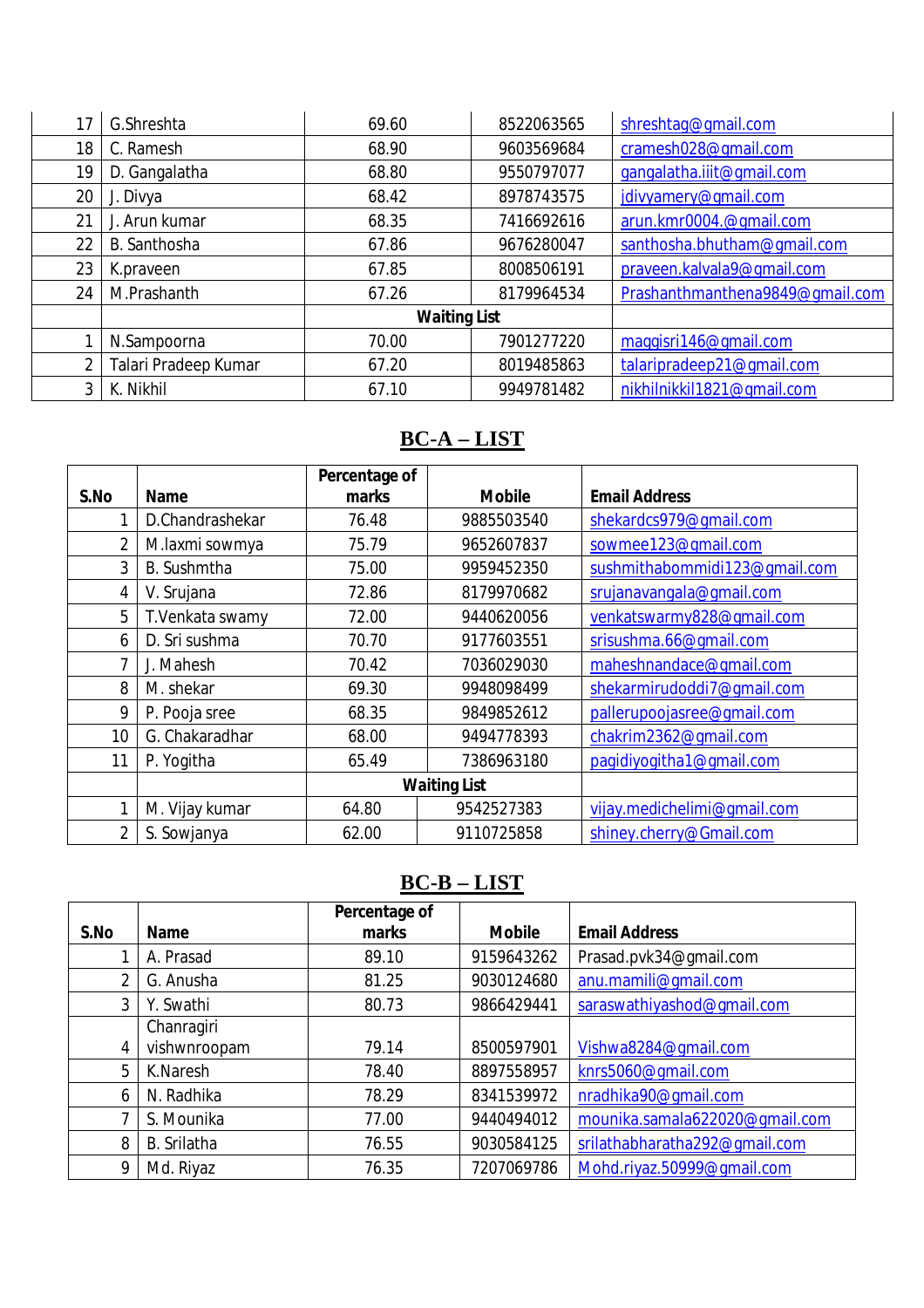| 10 | U. Ramesh      | 76.20               | 9010253972 | rameshuppal4@qmail.com         |
|----|----------------|---------------------|------------|--------------------------------|
| 11 | B. Ashwani     | 76.00               | 9700106044 | ashwini.0393@qmail.com         |
| 12 | P. Sarika      | 75.41               | 9492556421 | sarika.polasa@qmail.com        |
| 13 | P.Swetha       | 75.70               | 8099179444 | perlaswetha11@gmail.com        |
| 14 | N. Ganesh      | 74.55               | 8978155731 | ganeshnakirekanti140@gmail.com |
| 15 | S. Srihitha    | 74.48               | 7569035280 | srihitha.siddam2@qmail.com     |
| 16 | E Bhuvaneswari | 74.39               | 9550551836 | ebhuvana1995@qmail.com         |
|    |                | <b>Waiting List</b> |            |                                |
|    | G. Swapna      | 74.28               | 8108789653 | gaddamidis@gmail.com           |
| 2  | m Sanjana      | 73.90               | 9701808887 | matlelasanjana@qmail.com       |

#### **BC-D – LIST**

|      |                     | Percentage of       |               |                               |
|------|---------------------|---------------------|---------------|-------------------------------|
| S.No | <b>Name</b>         | marks               | <b>Mobile</b> | <b>Email Address</b>          |
|      | P. Anjali           | 85.41               | 8374566623    | anjali.maddileti@qmail.com    |
| 2    | Ch. Sneha latha     | 82.70               | 9652192922    | snehachamanthula@qmail.com    |
| 3    | M. Saipavani        | 79.18               | 9440015615    | mandasaipavani@gmail.com      |
| 4    | G Sripriya          | 79.01               |               | sripriyagarimilla46@gmailcom  |
| 5    | P. Mounisha ranjani | 77.49               | 9505679642    | mounisharanjani1627@qmail.com |
| 6    | Anupam. Abbanaveni  | 77.18               | 8106202011    | anupam.abbanaveni@gmail.com   |
| 7    | K. Sowmya           | 76.70               | 7386736650    | kasettisowmya01@qmail.com     |
| 8    | K.Arundathi         | 76.07               | 9652750678    | arundathi.kalikar@qmail.com   |
| 9    | T. Srinath          | 76.01               | 8341706062    | tadishettisrinath@qmail.com   |
| 10   | G. Saritha          | 75.36               | 7075969668    | sarithagangadevi386@gmail.com |
| 11   | K Bhaqya Laxmi      | 75.15               | 8186036616    | bhaqyalaxmi616@qmail.com      |
|      |                     | <b>Waiting List</b> |               |                               |
|      | B. Nagamani         | 75.09               | 9133880131    | maniyadav0102@qmail.com       |
| 2    | A Pravalika         | 75.08               | 9666295243    | pravalikaacham5@qmail.com     |

### **BC-E – LIST**

|      |                    | Percentage of       |               |                         |
|------|--------------------|---------------------|---------------|-------------------------|
| S.No | <b>Name</b>        | marks               | <b>Mobile</b> | <b>Email Address</b>    |
|      | Md. Kashef         | 81.13               | 8686436733    | mdkashef0863@gmail.com  |
|      | Md. Hussain        | 73.80               | 8801152029    | mh61926@mail.com        |
| 3    | M.Junaid Aslam     | 73.14               | 9502552268    | mjunadaslam@yahoo.com   |
| 4    | Safiuddin nehal    | 72.56               | 8977593305    | sfiuddinnehal@qmail.com |
| 5    | M. Shaik abdulla   | 72.38               | 9154944313    | abdullak193@qmail.com   |
| 6    | K.Zubair           | 71.50               | 8142138486    | k.zubair234@qmail.com   |
|      |                    | <b>Waiting List</b> |               |                         |
|      | S. Mashooq Rabbani | 69.54               | 9063066724    | rabbanice70@gmail.com   |